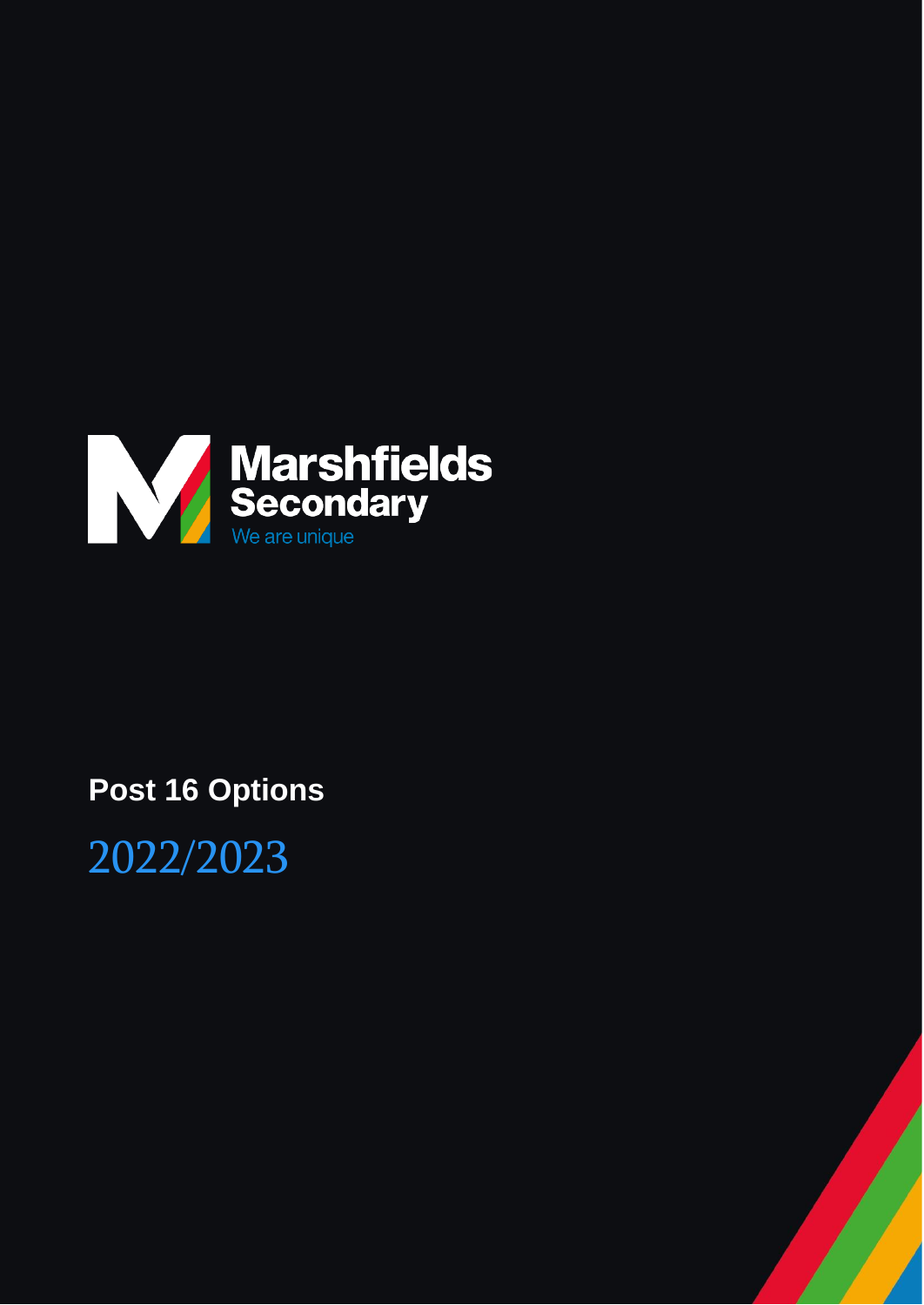

#### Headteacher's Introduction

Dear Year 11 Students,

For most of your school life to date you will have had little choice in which subjects you take. This stopped when you were able to make choices about your subjects for Key Stage 4. It is now time to make choices again for Post 16 and is therefore important that you consider which options you choose with great care, by reading the course descriptions in this booklet, speaking with your teachers and parents and, if it would help, members of the Senior Leadership Team. In all this decision making, you should also consider what you want to do when you leave Marshfields and go on to the next stage of your education.

The subjects we can provide are intended to offer a broad range of choices whilst ensuring you continue to study a balanced curriculum that will leave as many future careers as possible or college options. You should ensure that your choices also offer the opportunity to develop skills beyond those in the core academic subjects. Try and opt for a range of courses to give your curriculum additional breadth.

All students will study English, Math's, PSHE and Enrichment and follow a program of Work Experience.

Mrs. Macdonald Headteacher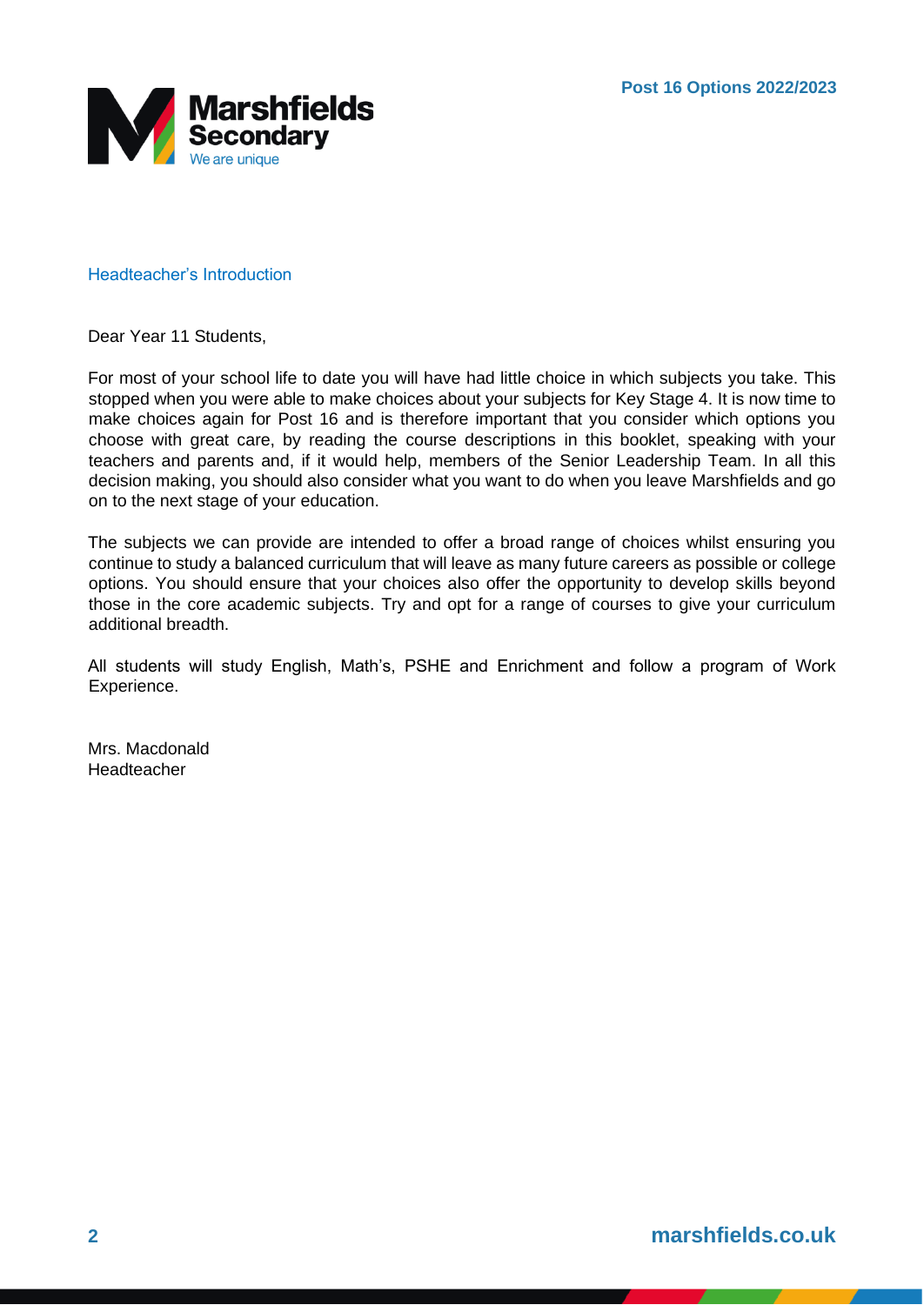

# **ENGLISH**

Post 16 English students study Edexcel Functional Skills Entry Level 2 or 3 or Level 1. This is assessed through internal controlled assessments. 3 components must be passed: Reading, Writing and Speaking & Listening.

This qualification is widely recognised, and students may go on to study a Level 1 beyond Post 16 or in further education (which is the equivalent to a GCSE pass D-G in the old system). In certain situations, it may be possible for students to sit the Level 1 examination in Year 11 if there is the desire and potential to do so. Entry level qualifications and are accepted by higher education centres and in the world of work. The Key Stage 5 courses we offer are:

Enable Communication and functioning in an English speaking and writing society The acquisition of literary knowledge The understanding of spoken and written language The ability to read and write for function and enjoyment

# Assessment: Internal Controlled Assessments/On-demand Assessment

# **MATHS**

Marshfields School offers a range of mathematics qualifications. Students will be entered for a range of the qualifications below, based on their starting-points and abilities.

Entry Level 1-3 Certificate involves students taking a range of tests and completing a portfolio of work. The topics include:

- Properties of number
- Ratios / fractions
- Money
- The calendar and time
- Statistics and data handling

# Assessment: 100% examination

Finally, we offer a Level 1 and Level 2 qualification in Number and Measure. This course develops students' understanding a range of topics including:

- Integers
- Approximation
- Tables and Charts

The qualification enables students to develop a thorough knowledge and understanding of concepts in number and measure and a sound foundation of mathematical techniques. This will support study for related subjects and develop a proficiency in number and measure to aid their progression in their studies, the workplace and training.

Assessment: 100% examination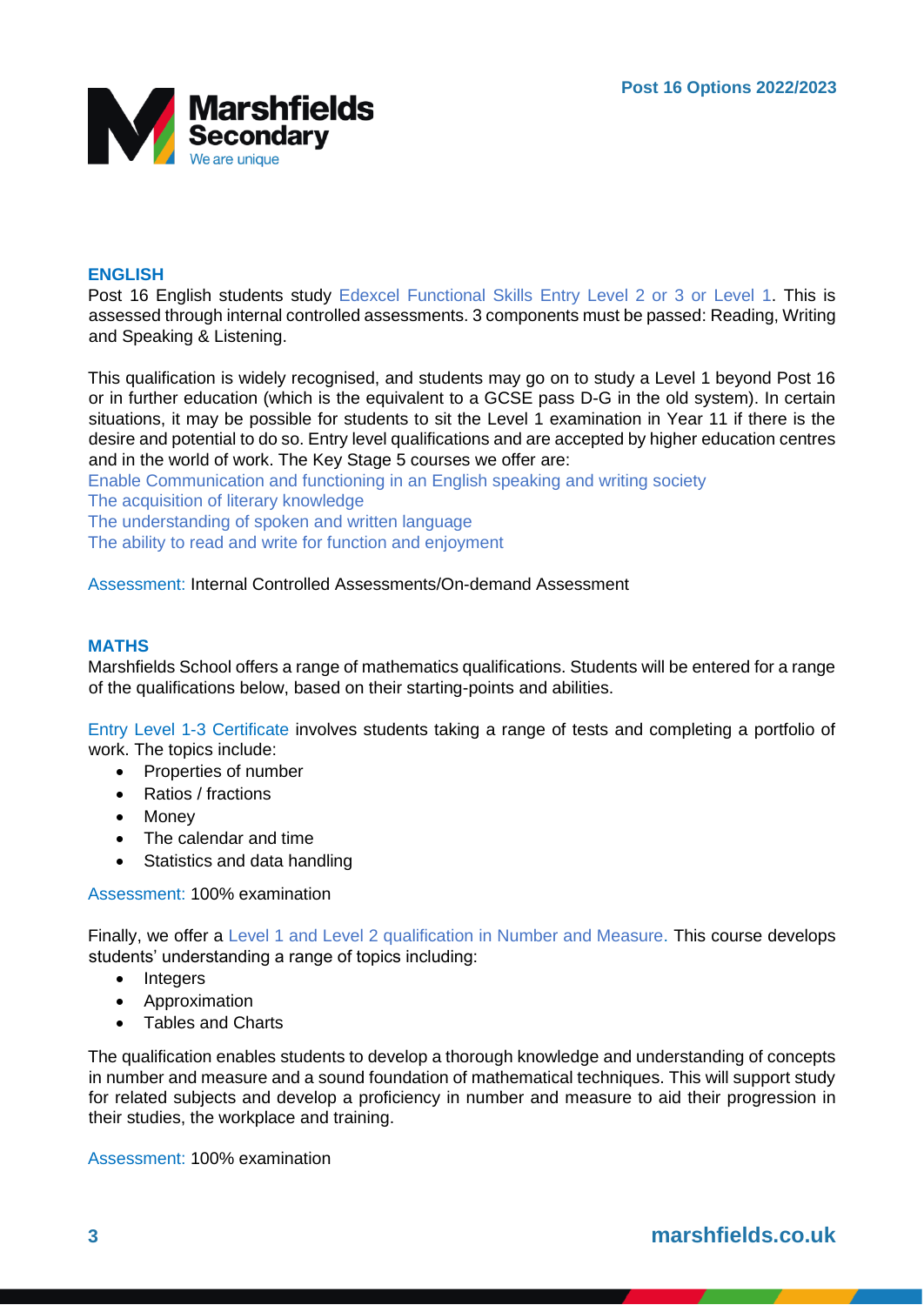

# **ASDAN**

The course covers such topics as Communication, Community, International links, Expressive Arts, Sport and Leisure, Beliefs and Values, Independent Living, The Environment, Health and Fitness and Vocational Preparedness.

The course is 100% coursework in the form of a portfolio of evidence that is begun in Year 12 and runs through to the end of Year 13. The wide variety of topics helps to build students personal effectiveness.

It will help to develop such skills as working with others, planning, and giving, improving own learning and performance, oral presentation, problem solving and research and communication. It also helps to develop student's employability skills.

Assessment: Portfolio based

# **COMPUTING KEY STAGE 5**

In Key Stage 5 those students who did not opt for Computing in Key Stage 4 are given the opportunity to gain Entry Level ICT qualifications.

# Open Awards Entry Level qualifications in IT User Skills.

This qualification aims to develop students' functional IT skills and knowledge of how ICT devices and software work. Other areas covered are health and safety, IT security, developing information, social media, and digital communication such as email and video conferencing.

Assessment: Portfolio only

This course will link to any ICT skills-based college courses. The course provides learners with skills required in a wide range of jobs using ICT software.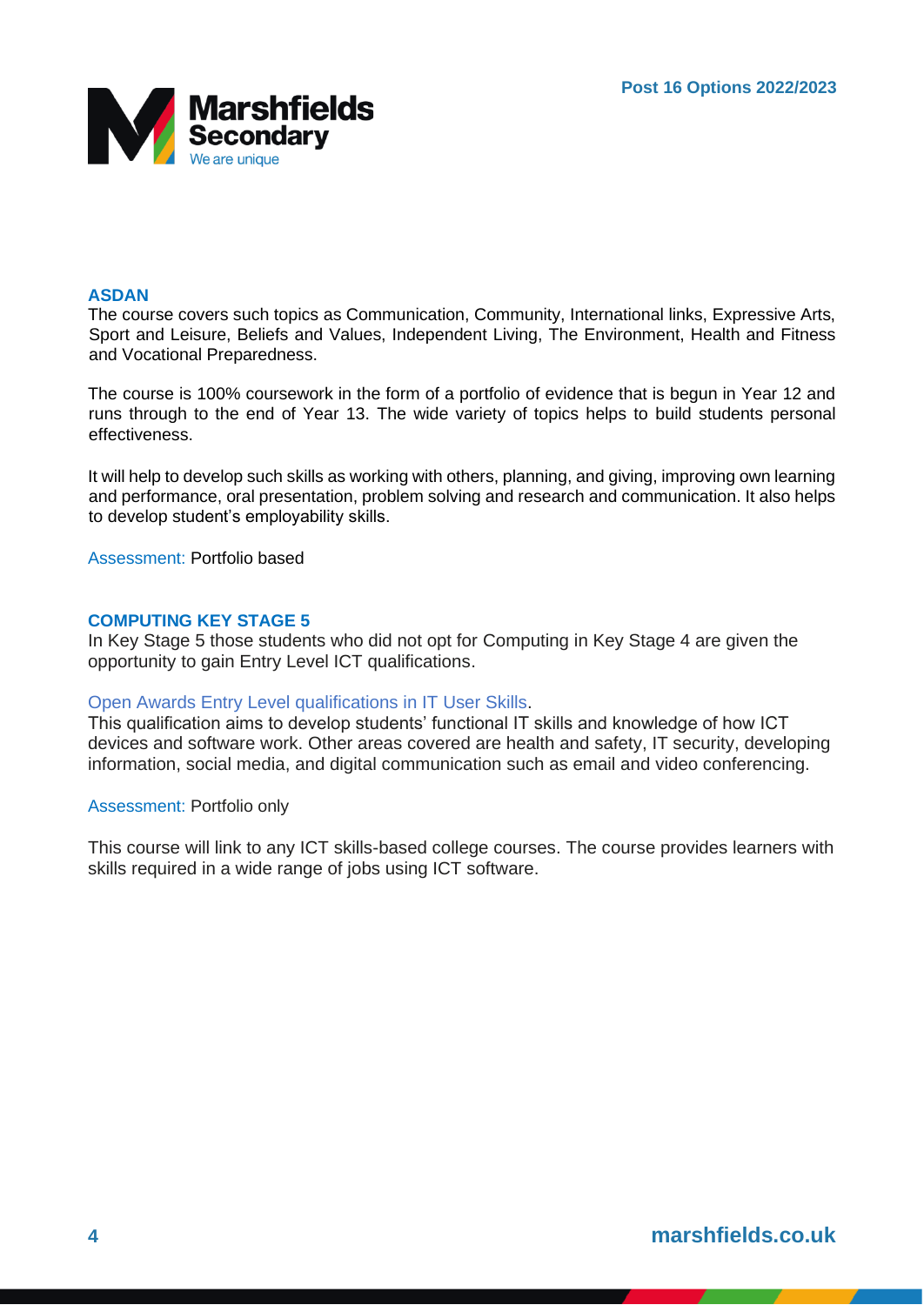

# **BTEC SPORT**

During Post 16 students study the Pearson BTEC Level 1 Introductory Certificate in Sport**.** The course is designed to provide students with a better understanding of how their bodies work, the benefits of training and exercising in several formats and how they can best look after their bodies through diet and nutrition. There is also considerable thought given to the organisation of sport and active leisure within the community, and further afield, which lends itself to the prospects of careers within the sports industry.

#### The students undertake the following units:

- A1 Being Organised
- A2 Developing a Personal Progression Plan
- SP7 Playing Sport
- SP9 Assisting in a Sports Activity
- SP12 Keeping Active and Healthy

Whilst the expectation is that students will achieve the Certificate Level (five units) there is the option to achieve the Award Level (two units).

Whilst elements of the course are practical, there is a much greater expectation than earlier experiences of PE that students will undertake theory work. Students will be expected to research and record relevant information and produce written work based on their own ideas. Regarding the practical element, there is a greater emphasis on the roles within sport (such as organisers, managers, and officials) rather than just the participants. Whilst some sporting ability is useful there is a greater recognition for those that undertake different roles and, above all, make the effort to engage in the activities.

Assessment: 75% written coursework and 25% practical

# **CACHE CHILDCARE**

At Marshfields we offer Key Stage 5 students the opportunity to gain a CACHE in Child Care. The early years sector focuses on the learning, development, and the care of children from birth to age five. Learners will move on to undertake realistic vocational tasks involving wider attributes such as teamwork, presentation, self-management, research, and analysis.

The qualification covers topics including but not limited to:

- The characteristics of children's development from birth to five
- Factors that affect growth and development
- The importance of play
- How play promotes children's learning and development
- Reasons why children may need support
- Supporting all children to learn and develop physically, intellectually, emotionally, socially and adapting activities to support children's play, learning and development

Assessment: Portfolio based

# **5 marshfields.co.uk**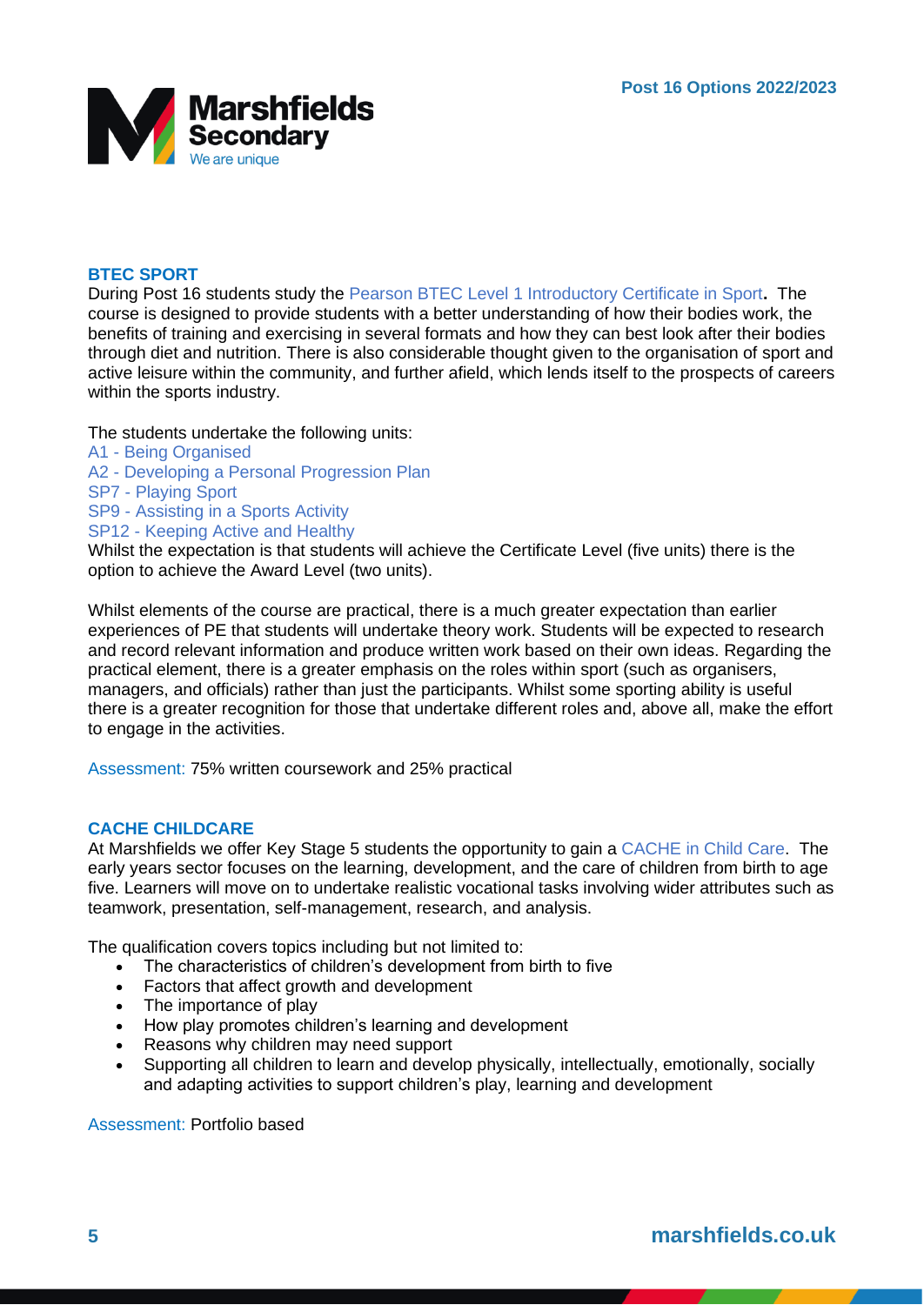

# **CITY & GUILDS INTRODUCTION TO THE HOSPITALITY INDUSTRY**

This course is held off-site at City College Peterborough. This course gives students the insight into training offered within this industry whilst also immersing them in the ways of college life, something that is valuable for their progression on from school. Students will get the opportunity to train in an industrial style kitchen while also preparing them for a time when they will need to cook healthy meals for themselves.

This qualification covers:

- Introduction to the hospitality industry
- Basic food preparation
- Basic cooking
- Preparing and displaying salads and sandwiches for service

Assessment: Portfolio based

# **BTEC LAND-BASED STUDIES**

During Post 16 students study the Pearson BTEC Level 1 Introductory Award in Land-Based Studies**.** The course is designed to provide students with an introduction to a broad range of sector skills with some understanding of estate maintenance. With a focus on practical skills, students have an opportunity to showcase their progress through the course and will finish with a better understanding of where Land-Based can lead in terms of careers through students' completion of a personal progression plan.

The students undertake the following units:

A2 - Developing a Personal Progression Plan

LBS13 - Developing Estate Maintenance Skills

(with the expectation that students will achieve the Award Level (two units)).

This course is evidence-based, meaning that students must clearly show how they have achieved and completed each part of the unit(s). The evidence for LBS13 can consist of spreadsheets, diagrams, annotated photographs, and classroom led activities. This unit also includes field trips to local areas to see how different estates are managed and includes practical fieldwork within those estates. The A2 unit consists of an assessed workbook completed in the classroom.

Assessment: 100% coursework of which 75% is based on the practical work

**6 marshfields.co.uk**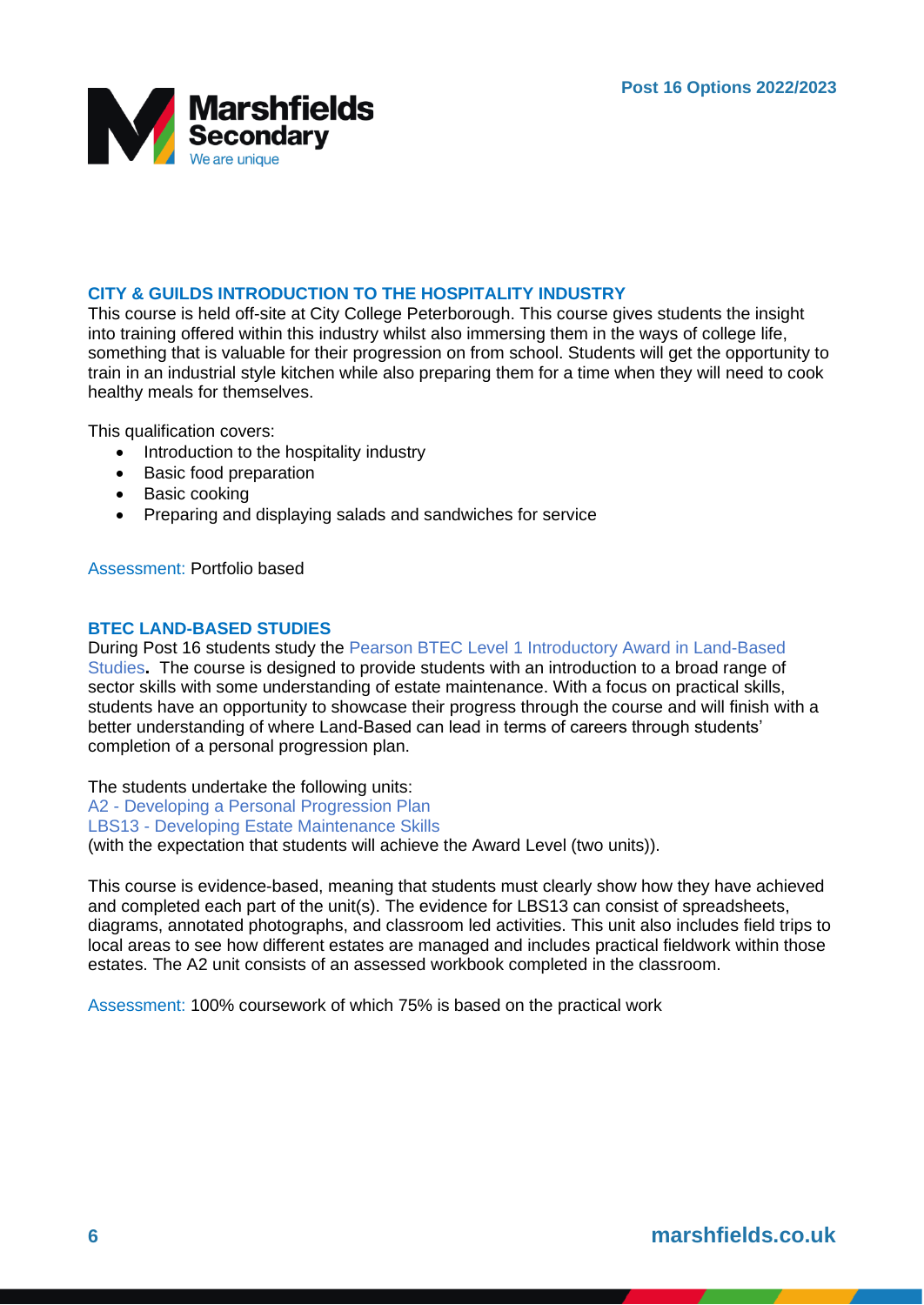

# **PERFORMING ARTS – ARTS AWARD (BRONZE)**

The course provides students with the opportunity to research an inspirational person from their chosen Performing Arts area out of music, singing, dancing, or acting. Students improve their musical and acting skills and take part in a performance to an audience. There are also opportunities to see live theatre or a live performance of music such as a gig or concert. Students review this event as evidence for their portfolio of coursework.

Improving your skills on an instrument or as a musician, technician or actor and working as a team towards a group performance make up the main skills and content for this course here at Marshfields.

Assessment: Portfolio based